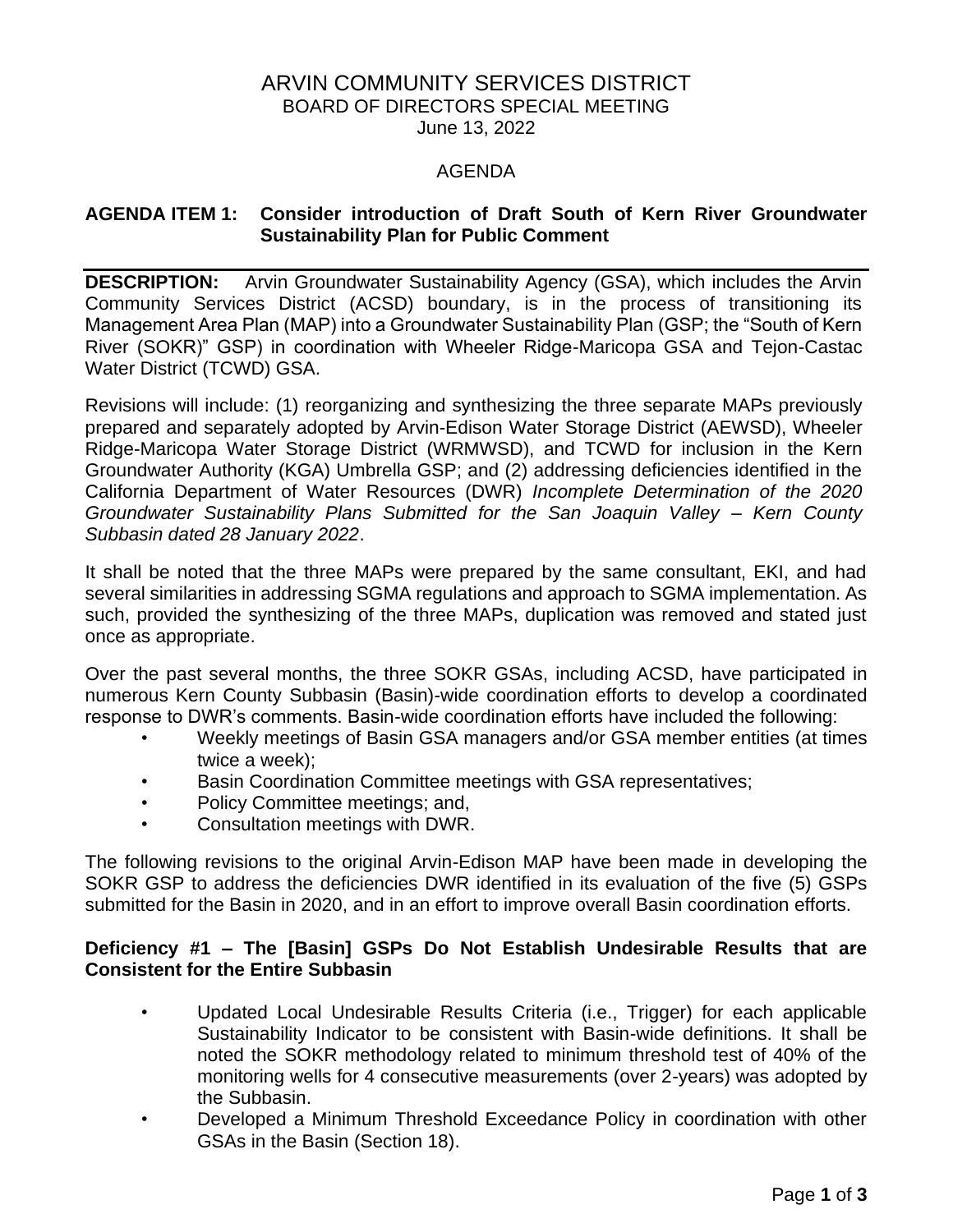## **Deficiency #2 – The [Basin] Plan Does Not Set Minimum Thresholds for Chronic Lowering of Groundwater Levels in a Manner Consistent with the Requirements of SGMA and the GSP Regulations**

- Clearly identified Beneficial Users for each applicable Sustainability Indicator in the Undesirable Results section (Section 13).
- For each applicable Sustainability Indicator, clearly identified its relationship with other Sustainability Indicators, potential impact(s) to adjacent Management Areas (MA) within the Basin and outside of the Basin, potential impact(s) to Beneficial Users, State/Federal/Local standards, and measurement of Minimum Threshold (MT), as shown in Exhibit B.
- For Degraded Water Quality, added California Water Code (CWC) § 10727.2 reference to the justification of Local Undesirable Results Criteria, as shown in Exhibit B. GSAs only need to address degradation of water quality caused by groundwater management (i.e., extraction and recharge) in the basin, and are not required to address URs that occurred before January 1, 2015. As such, it is not under the purview of the GSA to regulate several "legacy" constituents of concern.
- Expanded discussion of the Sustainable Management Criteria (SMC) development process for Degraded Water Quality, including the screening process for selecting the constituents of concern for which SMC were developed; added the attached figure that illustrates the screening process.
- Defined additional Water Quality SMC for Arsenic at ten (10) Representative Monitoring Wells (RMW), including seven existing RMS within AEWSD and two additional ACSD Wells (#16 and #17). In the original Arvin-Edison MAP, Water Quality SMC for arsenic were only defined at one well - ACSD Well #14.
- Expanded discussion of the data and methodologies used to conduct the Well Impacts Analysis.
- For Chronic Lowering of Groundwater Levels, added a well age analysis to the justification of Local Undesirable Results Criteria.
- Expanded the description of the Impacted Well Mitigation Program, including a timeline for implementation and scope of the program, and how user impacts caused by continued groundwater level decline early in GSP implementation will be addressed.

## **Deficiency #3 – The [Basin] Plan's Land Subsidence Sustainable Management Criteria Do Not Satisfy the Requirements of SGMA and the GSP Regulations**

- Added a figure showing the GSP areas relative to Regional Critical Infrastructure within the Basin as identified by the Basin. As shown in Exhibit A, Regional Critical Infrastructure located within the Arvin-Edison MA includes AEWSD's canal and a high-pressure gas pipeline. There is also a railroad which the Basin GSAs have determined does not warrant further Basin-wide consideration but could be addressed within its management area (i.e., Basin is focused on the California Aqueduct and the Friant-Kern Canal).
- Added a figure showing the Arvin-Edison MA relative to the Interferometric Synthetic Aperture Radar (INSAR) data that represents total vertical ground surface displacement between 2015 and 2021. As shown in Exhibit A, both historical and recent subsidence data indicate there has been notable inelastic subsidence within the Arvin-Edison MA, particularly east of the City of Arvin.